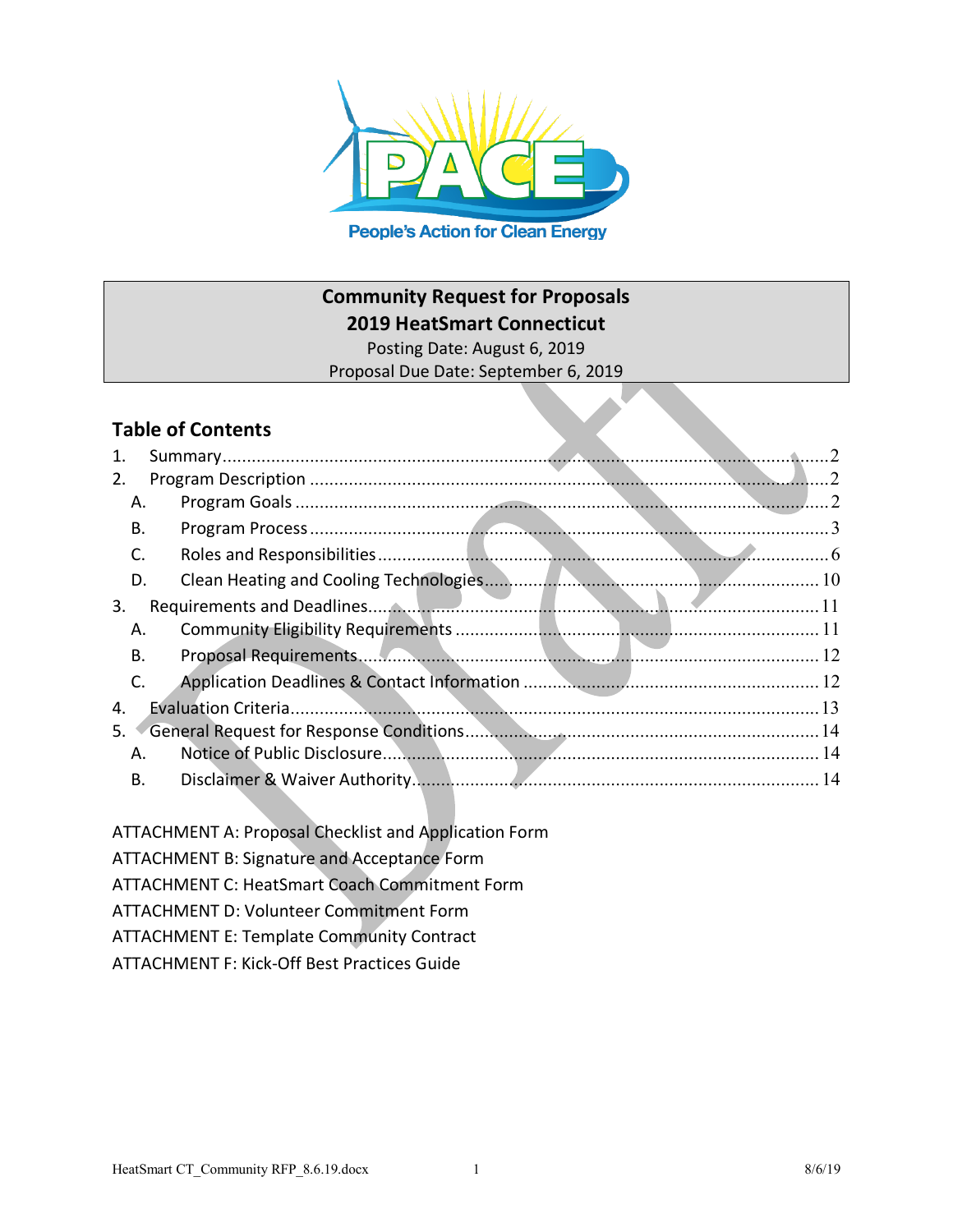#### **1. Summary**

People's Action for Clean Energy ("PACE") is releasing this request for proposals ("RFP") to Connecticut cities and towns to apply to participate in the HeatSmart Connecticut Program ("HeatSmart CT" or the "Program"). HeatSmart Connecticut is a community-based outreach and education program that will encourage adoption of clean heating and cooling technologies (e.g., air-source heat pumps.) The Program aims to increase awareness and understanding of this technology and thereby increase deployment of residential and small-scale commercial clean heating and cooling installations through a group purchasing model. HeatSmart CT is modeled on the highly successful Solarize Connecticut program, which has been carried out over ten rounds, has served 61 communities and has resulted in over 2,000 contracts and 16 megawatts of solar photovoltaic projects.

PACE anticipates selecting two (2) municipalities or groups of municipalities to participate in HeatSmart CT. If there is benefit to pooling resources or efforts, cities and towns may form partnerships and respond to this RFP as a group, as long as each municipality within the partnership is located adjacent to at least one other municipality in the partnership (i.e. they are contiguous). An applicant municipality or multi-municipality partnership is referred to as a "Community" in this RFP.

A Community does not need to be a designated Clean Energy Community or have participated in the Solarize Connecticut Program in order to participate in HeatSmart CT. Applications will be evaluated competitively.

### **2. Program Description**

### **A. Program Goals**

In Connecticut, heating accounts for approximately about 1/3 of greenhouse gas emissions. It is also a large expenditure for most households, commonly thousands of dollars per year, especially in areas with higher cost heating fuels and inefficient building stocks. Clean heating and cooling technologies can directly use or amplify renewable thermal energy and often result in significant cost savings compared to traditional fossil fuel heating systems.

Yet, the level of awareness and understanding of these technologies remains generally low and much misinformation persists among the public. By educating and engaging the members of a Community, streamlining marketing efforts, and aggregating sales, the Program aims to help drive down the cost of clean heating and cooling projects and make them more accessible for residents. Moreover, the aggregation of multiple small-scale clean heating and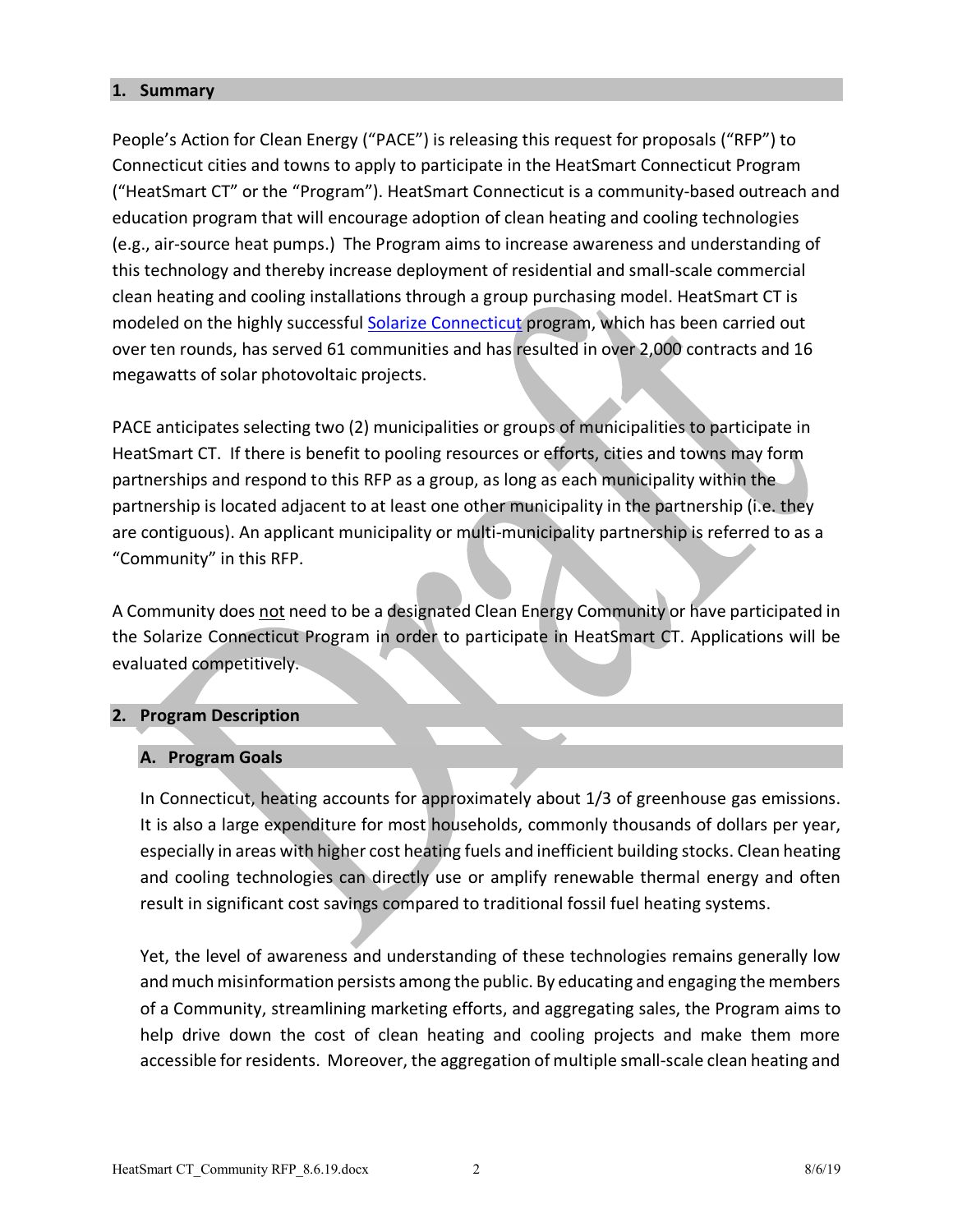cooling installations within a Community might provide an opportunity to realize economies of scale for installers, which can translate to cost savings for the customer.

The goals of the HeatSmart CT Program are:

- Increasing awareness and understanding of clean heating and cooling technologies,
- Reducing both the "hard" and "soft" costs associated with the purchase and installation of clean heating and cooling projects,
- Increasing local adoption of clean heating and cooling technologies, including in historically underrepresented groups, which include low-/moderate-income households and rental housing,
- Reducing greenhouse gas emissions and
- Lowering energy consumption

### **B. Program Process**

A timeline for the Program is provided below. Further explanation of the process is provided in the text below. **Please note that this is an estimated timeline and dates are subject to change.**

| <b>HeatSmart Connecticut Milestone</b>                                                            | <b>Tentative Timeline</b>                   |
|---------------------------------------------------------------------------------------------------|---------------------------------------------|
| <b>PACE Review of Community Proposals</b>                                                         | August-September 2019                       |
| <b>Announce Selected Communities</b>                                                              | September 2019                              |
| <b>Community Volunteer Training</b>                                                               | September 2019                              |
| PACE and Community launch RFP for Installers                                                      | September to October 2019                   |
| <b>Communities, Technical Consultant, and PACE</b><br><b>Review and Score Installer Proposals</b> | November 2019                               |
| <b>Town Kickoff Meeting/Campaign Public Launch</b>                                                | November 2019                               |
| <b>Customer Sign-Up Period Begins</b>                                                             | November 2019 (at kickoff meeting)          |
| <b>Customer Sign-Up Period Ends</b>                                                               | <b>April 2020</b>                           |
| <b>Deadline for Installations</b>                                                                 | Recommended 1 year after contract signature |

## **Community Selection and Volunteer Training**

Through this RFP, PACE will competitively select two Communities to participate in the 2019 HeatSmart Connecticut Program based on the criteria in Section 4 below. Each Community is required to designate:

• a lead volunteer for each municipality ("HeatSmart Coach"),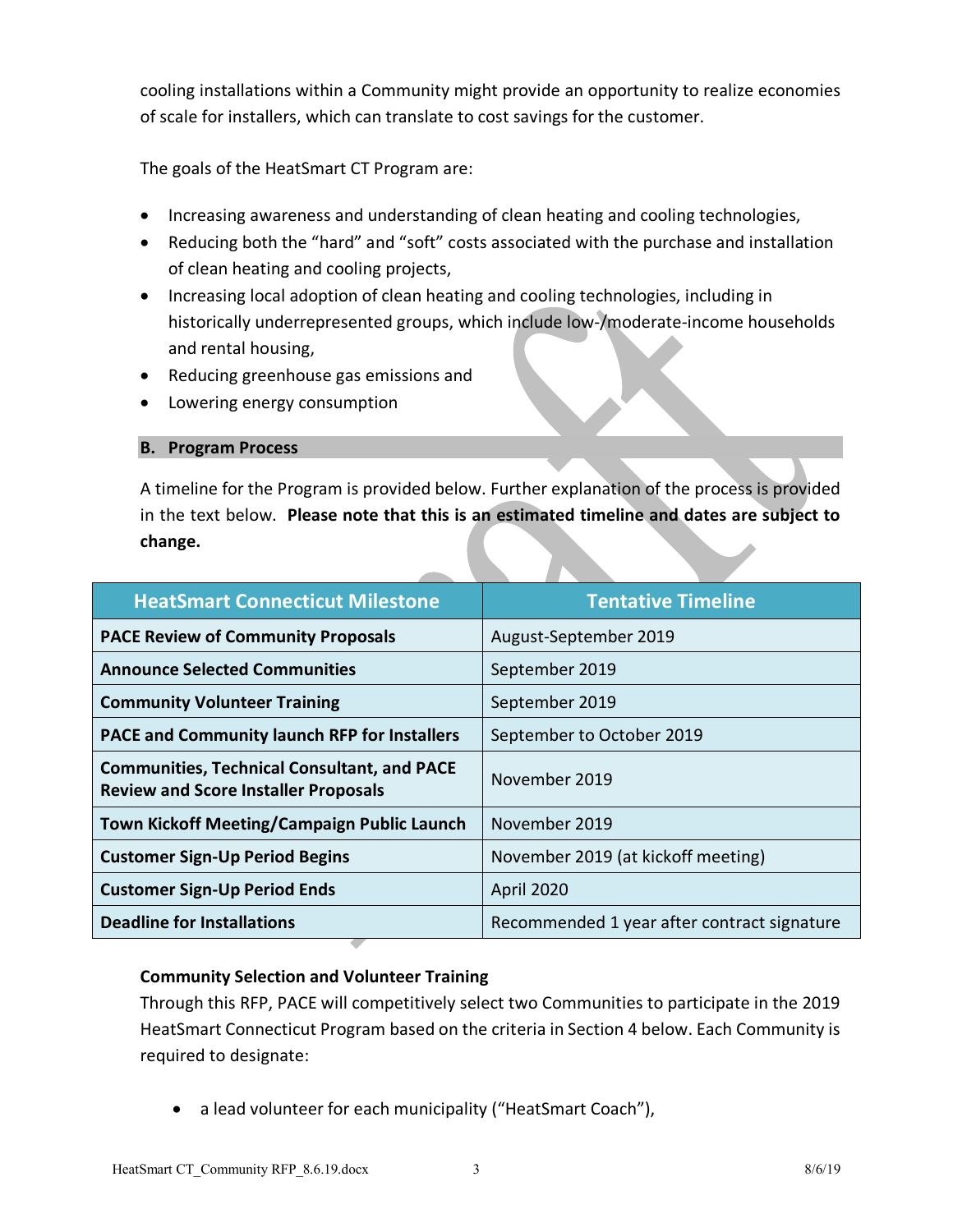- a Municipal Representative and
- a team of volunteers.

As part of the Community selection process, PACE and the Program Technical Consultant will conduct an in-person or phone interview with each applicant Community. Representatives from the Community involved in the interview will include the proposed HeatSmart Coach(es) and Municipal Representative(s). Additional Community volunteers are welcome to participate, but are not required. PACE may ask questions that clarify the volunteer team structure, the proposed marketing and outreach plan, and overall Community interest and ability to deliver a HeatSmartCT campaign.

For selected Communities, the HeatSmart Coach(es), Municipal Representative(s) and core volunteer team(s) will have the opportunity to receive training on the HeatSmart CT Program, including how to answer common questions about clean heating and cooling technologies.

## **Technical Consultant Selection**

Along with the release of this RFP, PACE will select one or more Technical Consultants to provide support for HeatSmart CT. The Technical Consultants will provide technical assistance for installer selection and provide technical support to Communities during implementation of the Program, such as:

- assistance in developing the content for outreach materials,
- training for Community volunteers,
- guidance and training to the Communities' permitting and inspection departments on the selected clean heating and cooling technologies, and
- program administration, tracking, and analysis.

## **Promotion of Energy Audits**

PACE and the Program Technical Consultant will work with all selected Communities between Community selection and the customer sign-up period to encourage residents to complete low-cost Home Energy Solution (HES) energy audits. Energy efficiency measures can allow a homeowner to install a smaller, less expensive heating system. An audit is a prerequisite to participation in the Program.

### **Installer Selection**

After Community selection, PACE and the Community will craft and release an RFP for installers to participate in the Program. The selected installers will be encouraged to offer discounted pricing to participating Communities and assist with outreach, education, and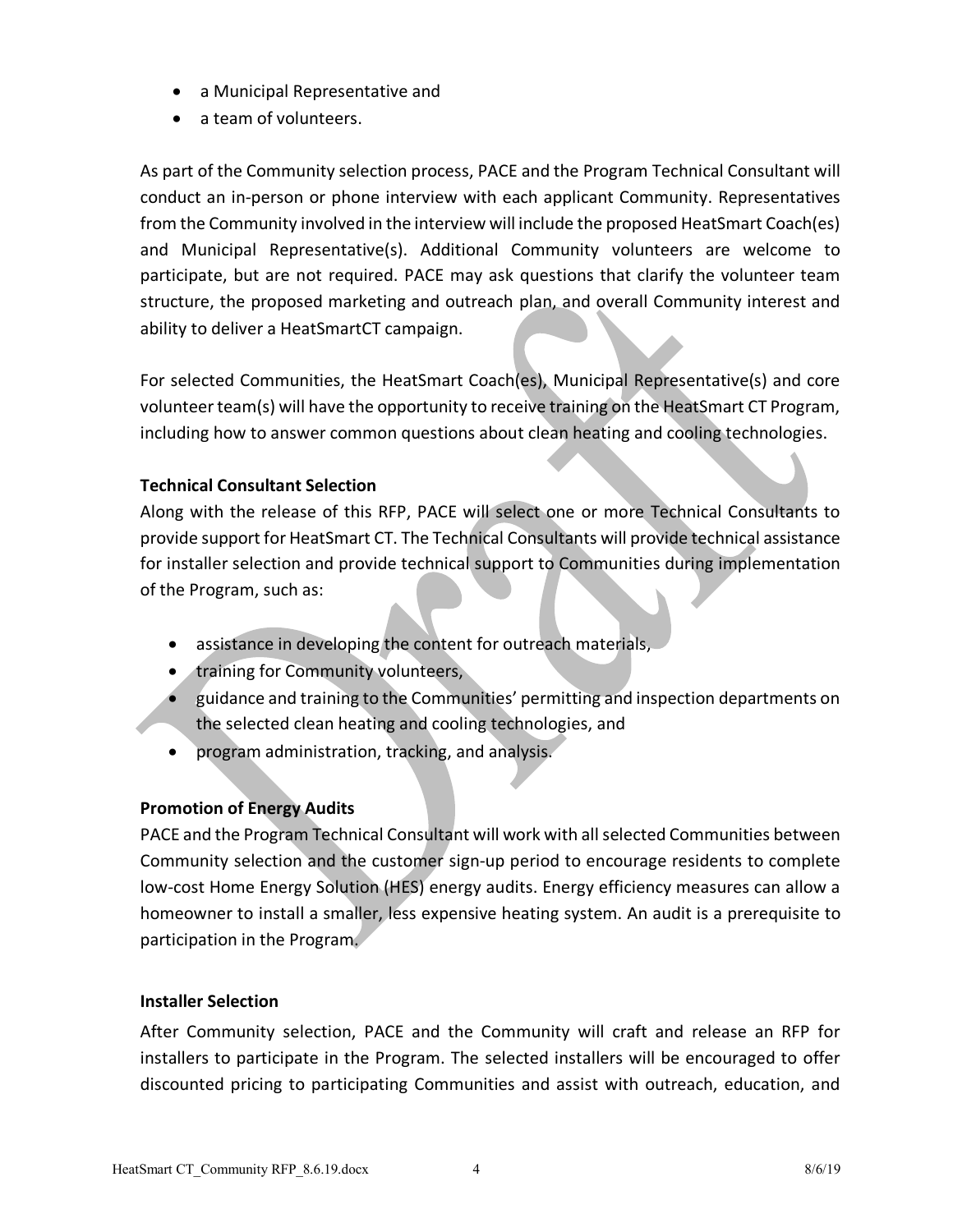marketing activities. As part of the installer selection process, selected Communities will appoint a Community review team to review installer proposals that have met threshold technical requirements. See Section 2.C below for more information about the responsibilities and composition of the Community review team. With the support of PACE and the Program Technical Consultant, the Community review team will invite one or more installers to one day of scheduled interviews with PACE, the Technical Consultant, and the Community ("Interview Day"). After the completion of the Interview Day, the Community review team, with input from PACE and the Technical Consultant, will select their first choice and contract with the installer the duration of the HeatSmart CT Program.

### **Outreach, Education, and Marketing**

A central focus of the HeatSmart CT Program is to reduce the overall installed cost of ASHP installation costs by alleviating some of the marketing and customer acquisition costs typically incurred by the installer. HeatSmart CT will provide several types of outreach and marketing support to participating Communities. The Program Technical Consultant will conduct a market assessment of the best targets for the campaign to assist the Community volunteer team and the selected installer. Each Community will be provided standardized marketing and outreach materials, such as clean heating and cooling fact sheets, incentive fact sheets and presentation templates. Additionally, each Community will have the opportunity to apply for a budget to support a local marketing and outreach plan. The amount of this his budget, as approved by PACE, will reflect the size of the community, whether the plan includes a focus on income eligible (IE) residents and other community characteristics.

Additionally, each Community can request the following marketing grants to utilize for Community-specific marketing needs (as approved by PACE):

- **Base marketing grant:** each municipality may request a base marketing grant, of an amount to be determined.
- **Income Eligible (IE) adder:** Municipalities engaging in specific outreach to residents that meet the EnergizeCT income eligibility requirements (as defined on the EnergizeCT website here) may request **an additional grant.** To qualify for this adder, the municipality must demonstrate in their proposal narrative that they have a specific outreach plan to engage income-eligible residents. This strategy should ideally be in addition or complementary to their standard marketing and outreach efforts, and may include designating a volunteer or volunteers who will focus on this portion of the Community's outreach efforts. Budget should additionally demonstrate how these additional funds will be used to support targeted outreach and engagement efforts.

Up to \$1,000 of the affordable access adder may be used as a stipend for a single volunteer or subset of volunteers who will focus their efforts on outreach and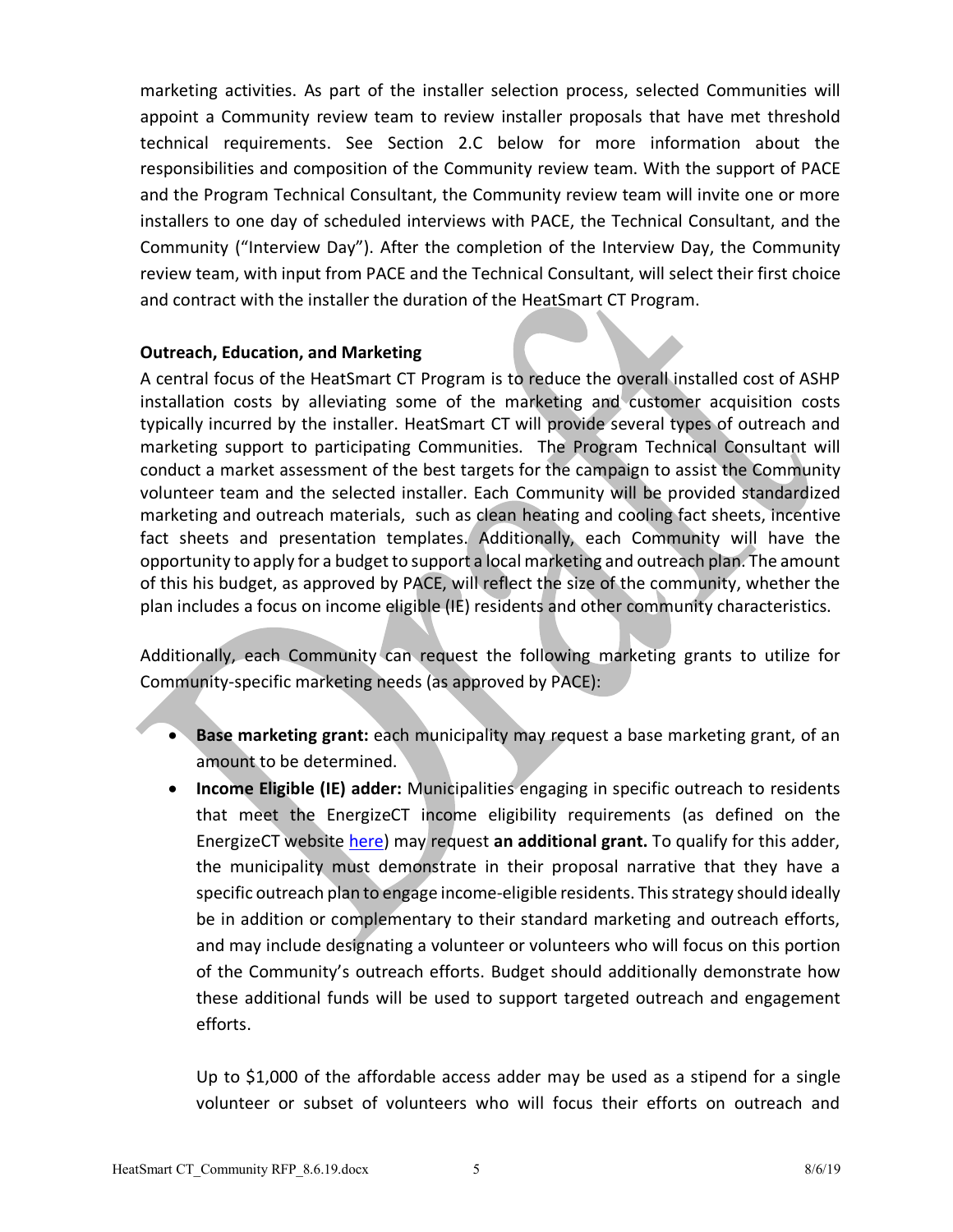education to income-eligible residents. This may be the HeatSmart Coach, or a separate volunteer or volunteers.

Applicant Communities that consist of multiple municipalities may request the amounts described previously for each municipality. Communities do not need to request the entire amount, and PACE will pay out the marketing grant in increments no greater than \$2,500. Of the total marketing grant, up to \$1,000 may be used by each municipality as a stipend for the HeatSmart Coach. If the Community wishes to pay the HeatSmart Coach a stipend, it is the responsibility of the participating municipalities to determine the feasibility and administration of remitting such payment. Please see Section 2.C below for more information about the HeatSmart Coach role. Each selected installer(s) will also be expected to deploy an outreach and marketing strategy to enhance local interest in the selected clean heating and cooling technologies with input from the Community.

In addition to PACE's marketing and education toolkit, PACE and the Program Technical Consultant will work with the Community to host a "Meet the Installer" presentation, where various stakeholders, including Community and other municipal representatives, PACE, the Program Technical Consultant, and the selected installer) will meet with residents to increase awareness of clean heating and cooling and its benefits.

PACE reserves the right to modify the marketing grant award to award less than applied for due to limited budget availability or for any other reason(s).

## **Customer Sign-Up Period**

Starting around November 2019, interested customers in the selected Community will be able to contact the installer and sign up for a site assessment. The installer will be responsible for assessing individual sites, working with interested customers to design appropriate systems, and contracting with customers for installation of clean heating and cooling systems. The installer will be responsible for completing each clean heating and cooling installation within one year of application approval.

## **C. Roles and Responsibilities**

## **HeatSmart Coach**

The main role of the HeatSmart Coach is to be the primary contact between the municipality, the installer and PACE. Communities composed of multiple municipalities may require a separate HeatSmart Coach for each municipality. The HeatSmart Coach will manage the outreach and education efforts of the core volunteer team and additional volunteers. Responsibilities will include:

• Reaching out to local Community organizations, potential partners, and volunteers;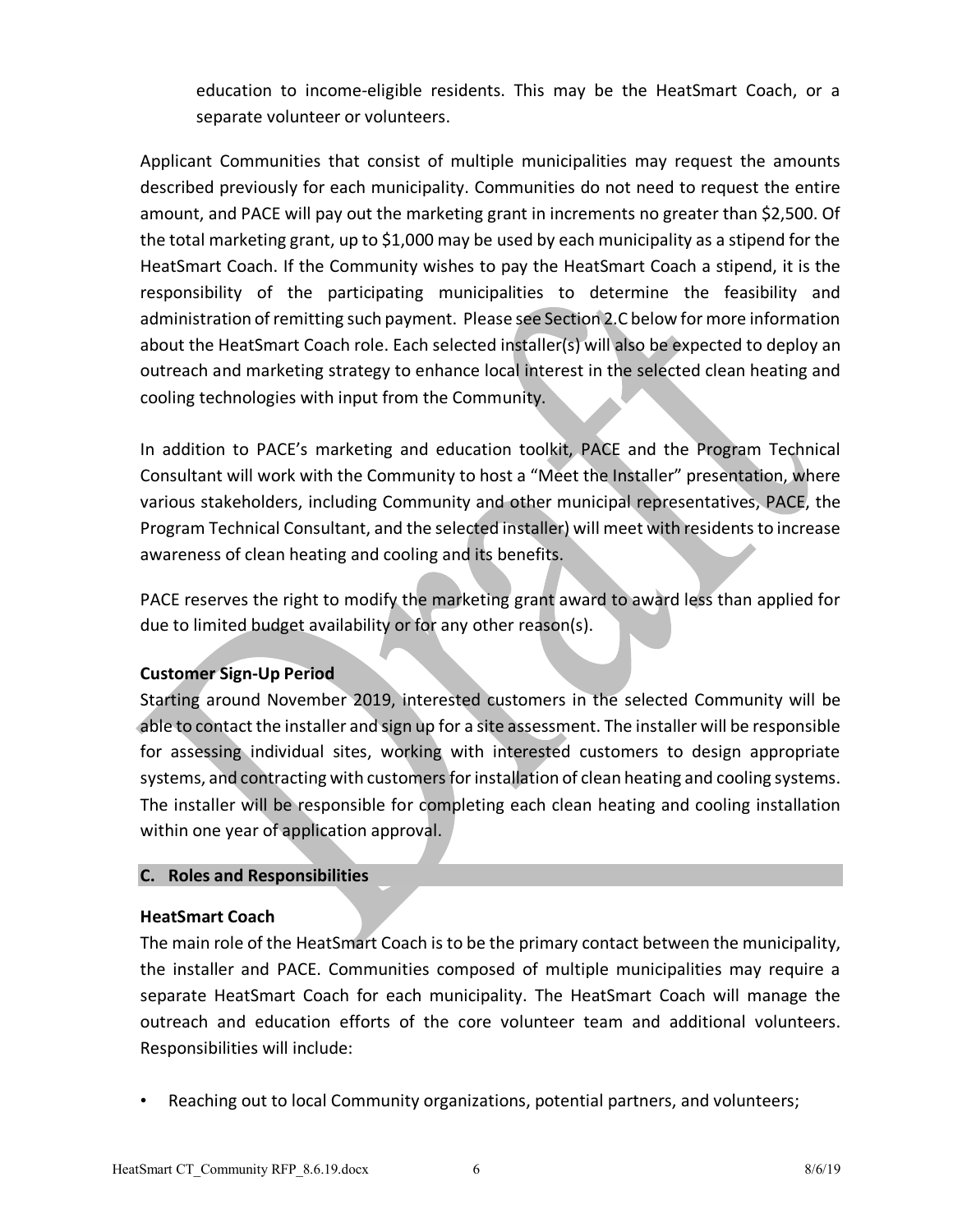- Organizing volunteer distribution of information and marketing materials;
- Organizing and mobilizing Community networks over the course of the Program;
- After the "Meet the Installer" session(s), serving as point person for questions on Program mechanics and basic clean heating and cooling information;
- Developing communication tools unique to the Community (i.e. Facebook page, Google group, etc.); and
- Attending and reaching out to members of the public at municipal meetings, legislative events, and other community events;
- Participating in check-in calls every other week with PACE and the installer.

Please review *ATTACHMENT C: HeatSmart Coach Commitment Form* for further details about this role. The HeatSmart Coach is encouraged, but not required, to complete this document. Please note that an individual who works for a clean heating and cooling installer may be part of a Community volunteer team, but will not be allowed to take on the role of HeatSmart Coach, or participate in the installer selection process.

## **Core Volunteer Team**

It is encouraged that Communities not only designate a HeatSmart Coach to manage outreach efforts, but also develop a **core volunteer team** that includes an additional one to six volunteers per participating municipality. Experience from HeatSmart Programs in other states has demonstrated that defining the volunteer team structure at the outset of a campaign can be tremendously beneficial because it allows a Community to begin outreach immediately. It is recommended that each individual volunteer be considered for specific outreach efforts based on their interest and skillset. The following are examples of core volunteer roles:

- Publicizing events through social media and/or website;
- Attending events
- planning events;
- Canvassing;
- Recruiting and training other volunteers;
- Outreach to resident organizations (civic groups, clubs, and places of worship); and
- Person-to-person engagement and outreach.

These roles are not exhaustive and may or may not be applicable depending on Communityspecific volunteer team structure. It is also understood that these roles may change or evolve during the course of the Program.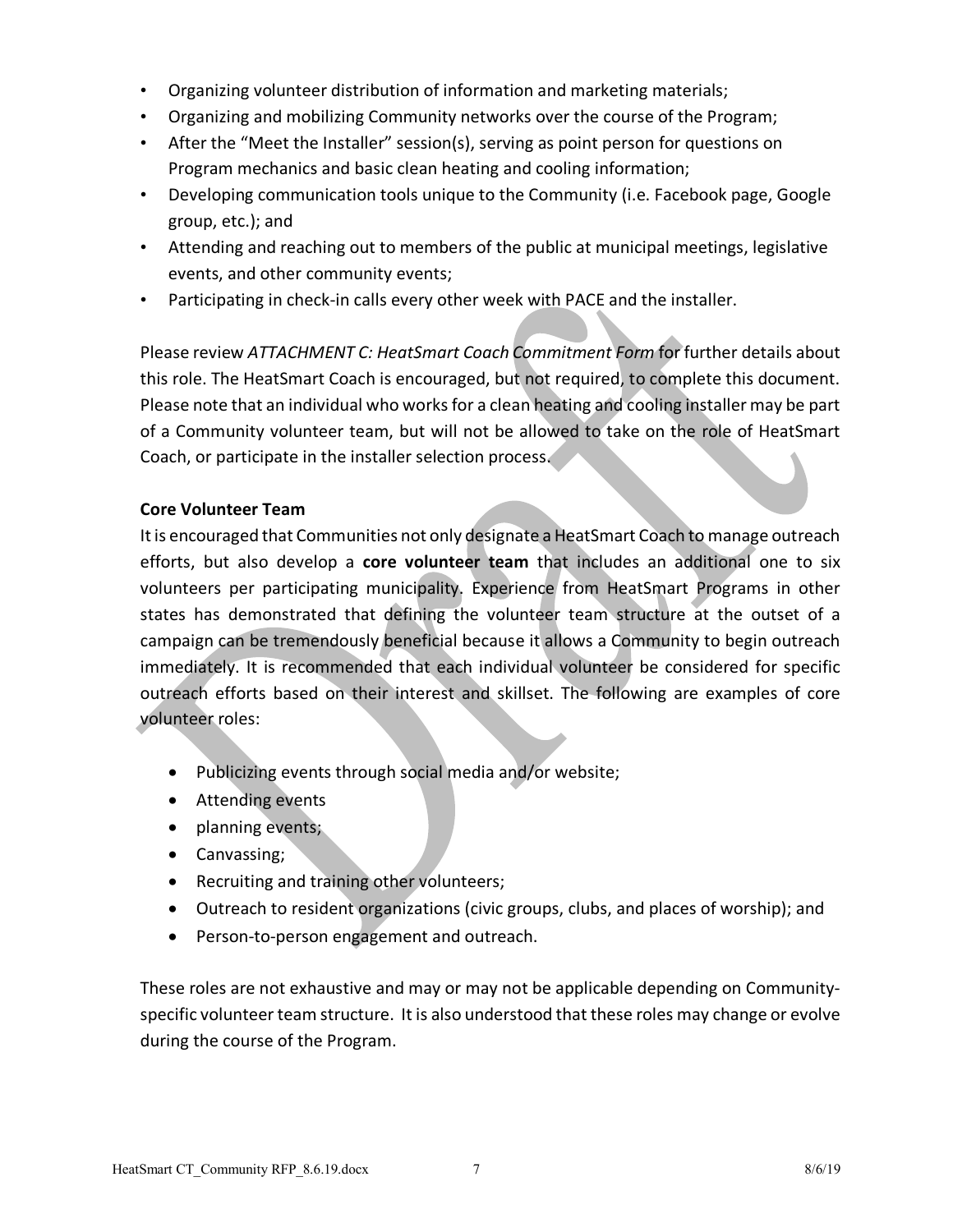Members of the volunteer team are encouraged, but not required, to complete *ATTACHMENT D: Volunteer Commitment Form*.

As the Community volunteer team is the primary driver of the HeatSmart Program within a Community, the success of the Program is heavily dependent on the planned outreach and education efforts of the volunteers.

## **Municipal Representatives**

In addition, it is expected that the municipalities will be a supportive resource for the Community volunteer team during the course of the HeatSmart CT Program. The municipalities may support the local HeatSmart CT Program in several different ways. First, by applying on behalf of the Community, a municipality is demonstrating support for the HeatSmart CT Program and the adoption and promotion of clean heating and cooling in general. In addition, the municipality and the Municipal Representative may offer additional support in the following ways:

- Utilizing municipal infrastructure for the benefit of the HeatSmart CT Program, such as municipal email lists, mailers in tax bills or water bills, municipal press releases regarding the Program, or announcements and links on a municipal website;
- Providing space for community events, such as "Meet the Installer" presentation, for minimal or no fee;
- Reviewing and streamlining clean heating and cooling permitting process (as applicable);
- Leveraging municipal staff hours or additional funds (as applicable);
- Generally supporting the adoption of clean heating and cooling projects;
- Clarifying the municipal reimbursement process for marketing funds and HeatSmart Coach stipends. Additionally, clarifying whether the municipality will reimburse volunteers for pre-approved purchases of marketing materials, including reimbursement for sales tax;
- (Optional) Collaborate with PACE and the Technical Consultant on permitting review and streamlining efforts; and
- (Optional) Collaborate with PACE and the Technical Consultant on organizing code and safety trainings on clean heating and cooling technologies.

These methods of support are not exhaustive and may or may not be applicable in each Community. However, the scope of municipal support will be reviewed as an important aspect of the Community selection process.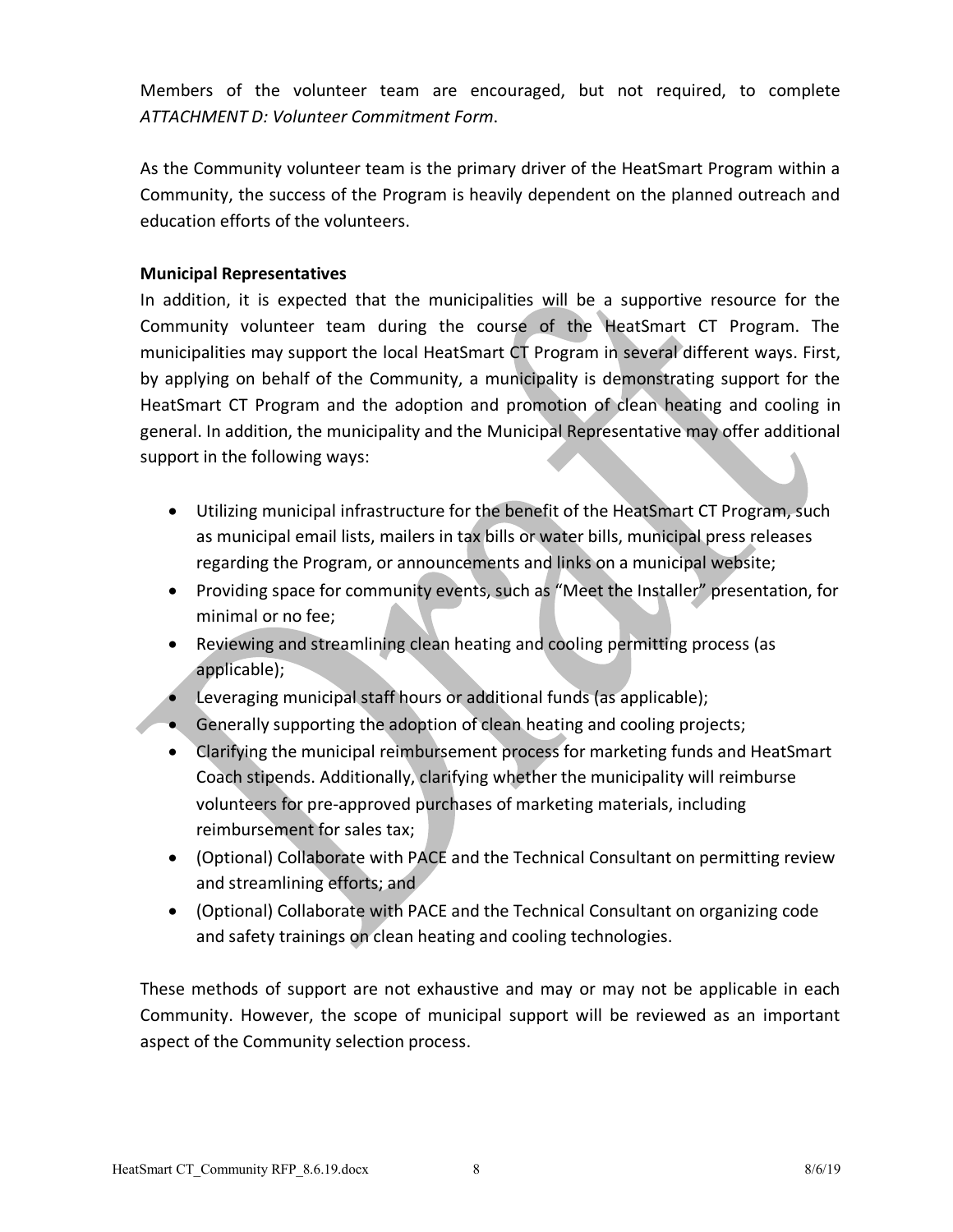Ideally, the Municipal Representative should be a municipal employee. However, PACE may allow an individual to hold the position of Municipal Representative if they are not a municipal employee, as long as the Community can verify the following items are accurate:

- Municipality will clarify why a paid employee is not available to manage the position;
- The individual maintains a volunteer position on behalf of the municipality.
- Municipality will clarify that they support the HeatSmart CT Program in their community, and will additionally support the proposed Municipal Representative to conduct their role as noted in this section, and that the individual will have adequate access to request the resources listed above; and
- The municipality will clarify if the proposed Municipal Representative or a separate municipal employee will remain available as the point person for any questions from the public or press once the HeatSmart CT Program sign-up period is completed.<sup>2</sup>

## **PACE**

PACE is responsible for the overall management of the HeatSmartCT Program. This role includes the following tasks:

- Issue this request for proposals to Communities.
- Engage the Program Technical Consultant.
- Together with the Technical Consultant, interview and select Communities to take part in the campaign.
- Together with the Community and Technical Consultant, issue a request for proposal (RfP) to Installers.
- Assist the Community in creating and funding a marketing plan.
- Coordinate bi-weekly check-in calls with Community, Installer and Technical Representative.
- Monitor progress of Community campaigns and share results with Core Volunteer Teams.

## **Teaming**

 $\overline{a}$ 

Teaming with one or more of the partners listed below is strongly encouraged and will increase the likelihood of selection and eventual campaign success. Team partners recommended with the proposer include, but are not limited to:

• Local financial institutions;

 $<sup>2</sup>$  After a HeatSmart CT program is completed, the Community may receive periodic questions from the public or</sup> press about the program. PACE does not provide contact information for program volunteers once a HeatSmart CT program is completed, and therefore will request that either the proposed Municipal Representative or other municipal employee be designated as the point person for these questions.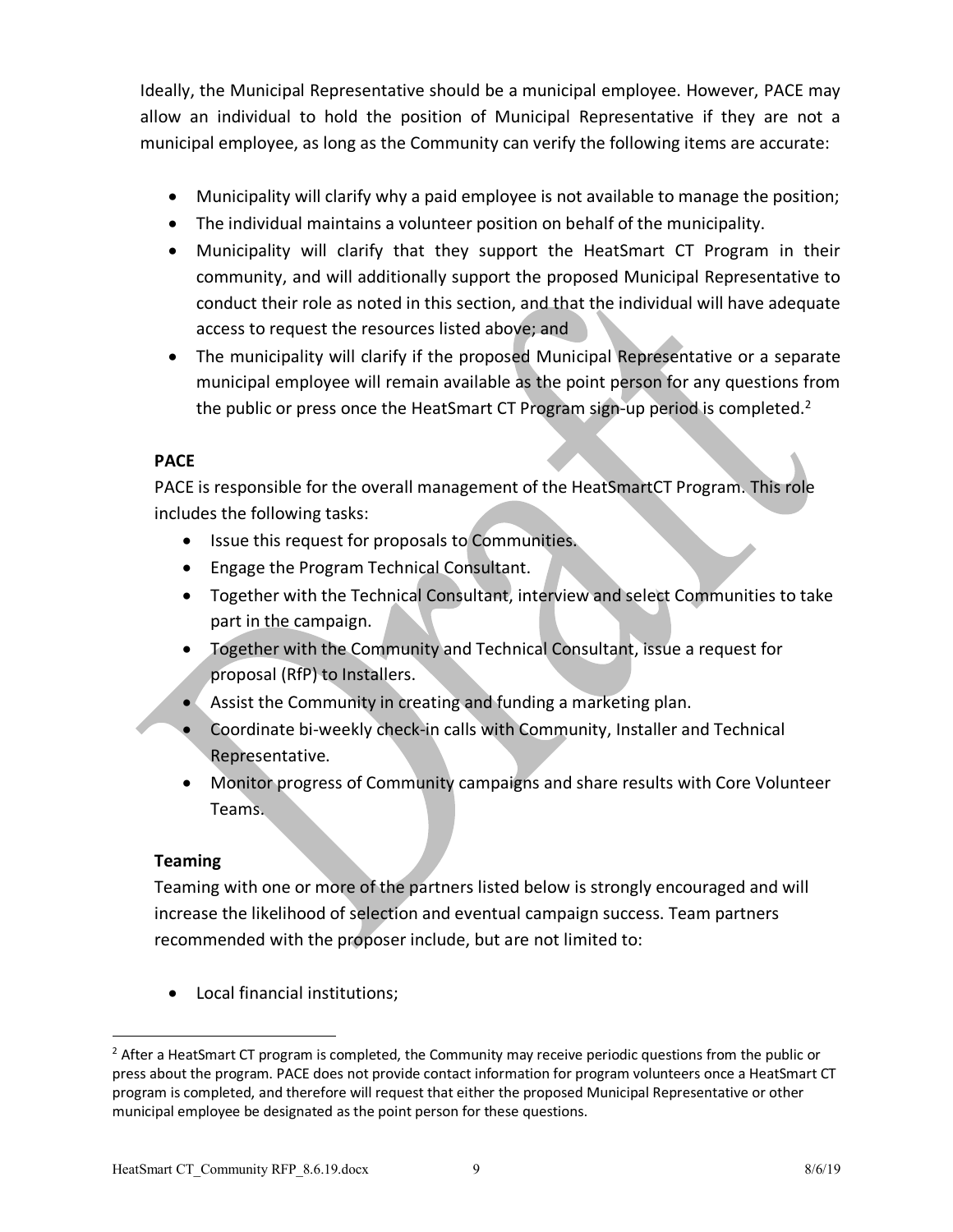- Local secondary and higher education institutions or
- Local Program Administrators.

## **Community Review Team**

As part of the installer selection process, selected Communities will appoint a Community review team. The Community review team will be made up of the Municipal Representative, the HeatSmart Coach, and up to two additional representatives selected by the Municipal Representative.<sup>3</sup> For Communities that are participating as a group, the Community review team will comprise the Municipal Representative and the HeatSmart Coach from each Community. Although PACE will launch the installer RFP, the Community review team will be responsible for conducting the installer review, with input from PACE and the selected Program Technical Consultant. The Community review team should be prepared to allocate appropriate time during the installer selection timeframe.

Prior to submitting a proposal, the Community review team, in conjunction with the HeatSmart Coaches and/or Municipal Representative, should conduct local research to create a list of local installers who install the clean heating and cooling technology. This list of local installers should be submitted with the proposal and, if the Community is selected, the list will be utilized by PACE and the Program Technical Consultant to conduct outreach for the Installer RFP. However, the Community volunteers must not show any preference for particular installers.

## **D. Clean Heating and Cooling Technologies**

This campaign focusses on Air Source Heat Pump technology. Future HeatSmart campaigns may include additional technologies such as ground-source heat pumps, heat pump hot water heaters and solar thermal.

The installer and the equipment must meet all requirements for all state- or utilityadministered residential rebate programs. Clean heating and cooling technologies will likely be more cost-effective compared to electric resistance, propane, or oil for a typical home. Other factors that may make each of these technologies well suited to certain towns are listed below. Links to more information about each technology, are provided below.

## • **Air-Source Heat Pumps ("ASHP"):**

- o Technology Description:
	- § While traditional systems burn fuel to create heat, ASHPs work by moving thermal energy from outside air into or out of a home.

 $\overline{a}$ 

**<sup>3</sup>** No member of the Community review team can be affiliated (either directly employed or contracted for employment) with a clean heating and cooling installation company.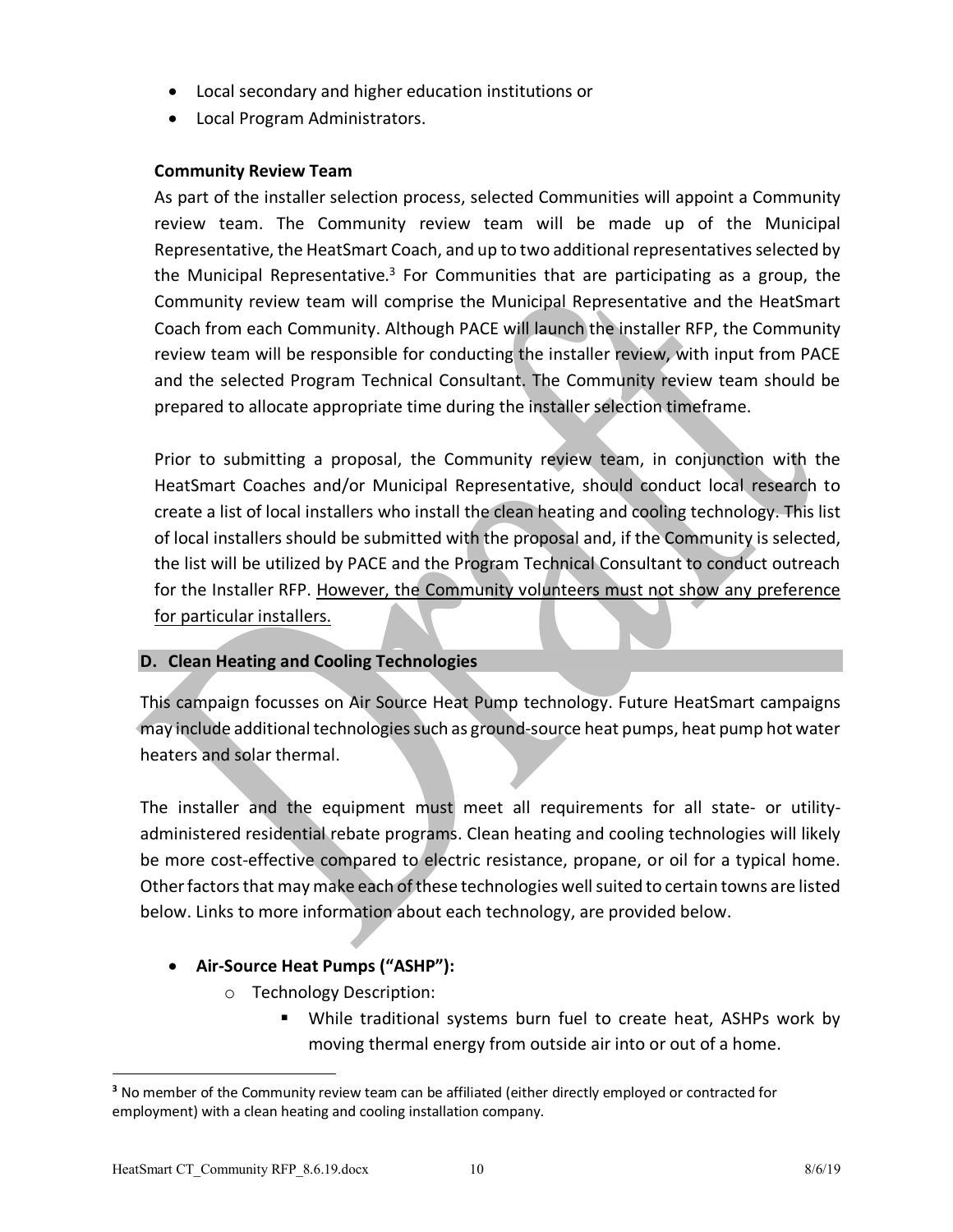- ASHPs are an efficient source of heating and cooling in cold climates like Connecticut. Specifically, the ASHPs eligible for EnergizeCT residential rebate programs must meet certain cold-climate performance metrics that make them well-suited to providing heating in Connecticut's climate.
- Although they require electricity to operate, efficient ASHPs use 40% to 70% percent less electricity than traditional electric-resistance heating.
- o Factors for Suitability:
	- Because ASHPs operate on electricity, Communities with a high penetration of residential solar photovoltaic energy and/or access to cheaper than average electricity may be especially well suited for this technology.
	- ASHPs can be ductless, providing heating and cooling to individual rooms of the home, or ducted, using existing or new ductwork to serve as a central heating and cooling system. Most building types can be retrofitted without distribution upgrades, however, communities with newer homes with forced air distribution might also make good fits.

For more information, go to http://pace-cleanenergy.org/heatpumps

### **3. Requirements and Deadlines**

## **A. Community Eligibility Requirements**

In order for a Community to be eligible to apply, it must meet the following requirements:

- The Community must either:
	- a) be serviced by an investor-owned utility that participates in the EnergizeCT rebate program for heat pumps.
	- b) be serviced by a municipal utility that offers low-cost energy audits and incentives for the selected clean heating and cooling, thereby ensuring that the selected clean heating and cooling technologies will be cost effective for residents. EnergizeCT rebates will continue to only be available to residents of that are served by electric utilities that contribute to the Energy Efficiency Fund.
- Municipality partnerships: If there is benefit to pooling resources or efforts, cities and towns may form partnerships and respond to this RFP as a group, as long as each municipality within the partnership is located adjacent to at least one other municipality in the partnership (i.e. they are contiguous). PACE recommends that partnerships should include no more than three municipalities in order to facilitate coordination. However, if a larger group of municipalities with a strong history of collaboration and an existing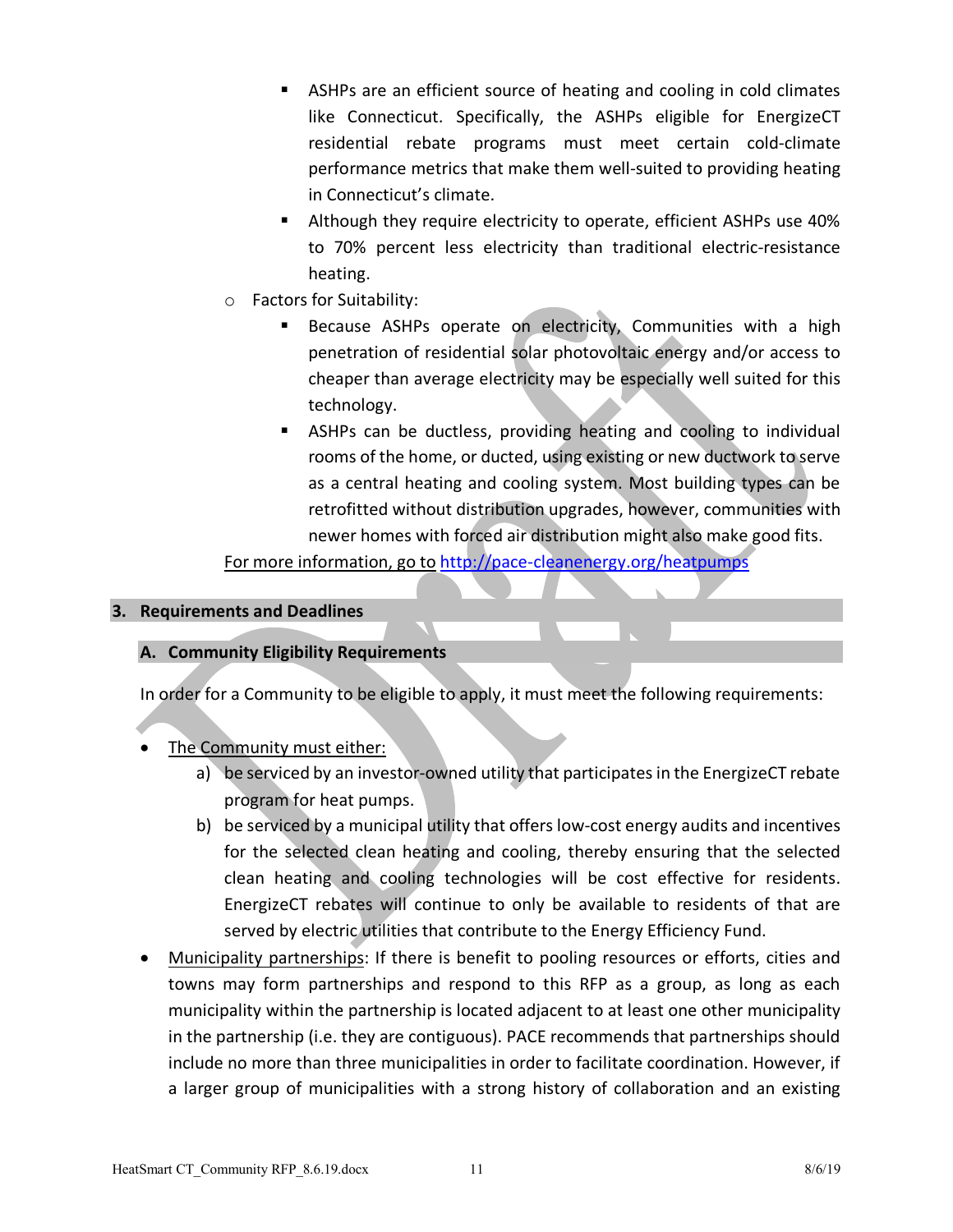organizational framework are interested in applying together, PACE will work with these municipalities on a case by case basis.

• Note: This section lists the minimum requirements Communities must meet to apply. See Section 4 for a list of the evaluation criteria that PACE will use to competitively select participating Communities.

### **B. Proposal Requirements**

Proposals must include all the required information listed in *ATTACHMENT A: Proposal Checklist and Application Form*, including a signed copy of *ATTACHMENT B: Signature and Acceptance Form*. PACE is seeking Community proposals with a clear and comprehensive outreach plan and timeline that demonstrates a committed volunteer team, a significant potential for resident interest in participating in the Program, and an engaged municipality. PACE will return an application to a Community if any key aspect of the Community proposal or marketing plan lacks clarity or volunteer resources needed in order to make for a successful Program, or does not meet programmatic or timeline requirements. PACE may elect to provide feedback to the Community, at which time the Community may elect to re-submit an application that takes any feedback into account.

Proposals for HeatSmart campaigns that are responsive to the Program Goals but utilize a modified program structure will be considered. However, PACE reserves the right to deny or request modifications to proposals that are not structured consistent and up to the standards with this RFP.

Upon PACE'S authorization to proceed with a proposal, PACE and the awarded Community will execute a contract which will set forth the respective roles and responsibilities of the parties. A template PACE-Community Contract is attached to this RFP as *ATTACHMENT E: Template Community Contract*. It is essential, in order to meet the Program goals and timelines, that communities are prepared to execute a contract with PACE soon after their selection. Therefore, each applicant Community must review the Terms and Conditions outlined in the Community Contract. PACE generally does not allow the Terms and Conditions of this contract to be modified. Any questions or concerns regarding these Terms and Conditions must be made at the time of application.

## **C. Application Deadlines & Contact Information**

| <b>RFP Milestone</b>                          | <b>Date</b>                            |
|-----------------------------------------------|----------------------------------------|
| <b>RFP for Communities Released</b>           | August 6, 2019                         |
| <b>Deadline to submit Community Questions</b> | 2 weeks after receipt of Community RFP |
| <b>Proposals Due for RFP for Communities</b>  | September 6, 2019                      |

The timeline for the RFP process outlined below.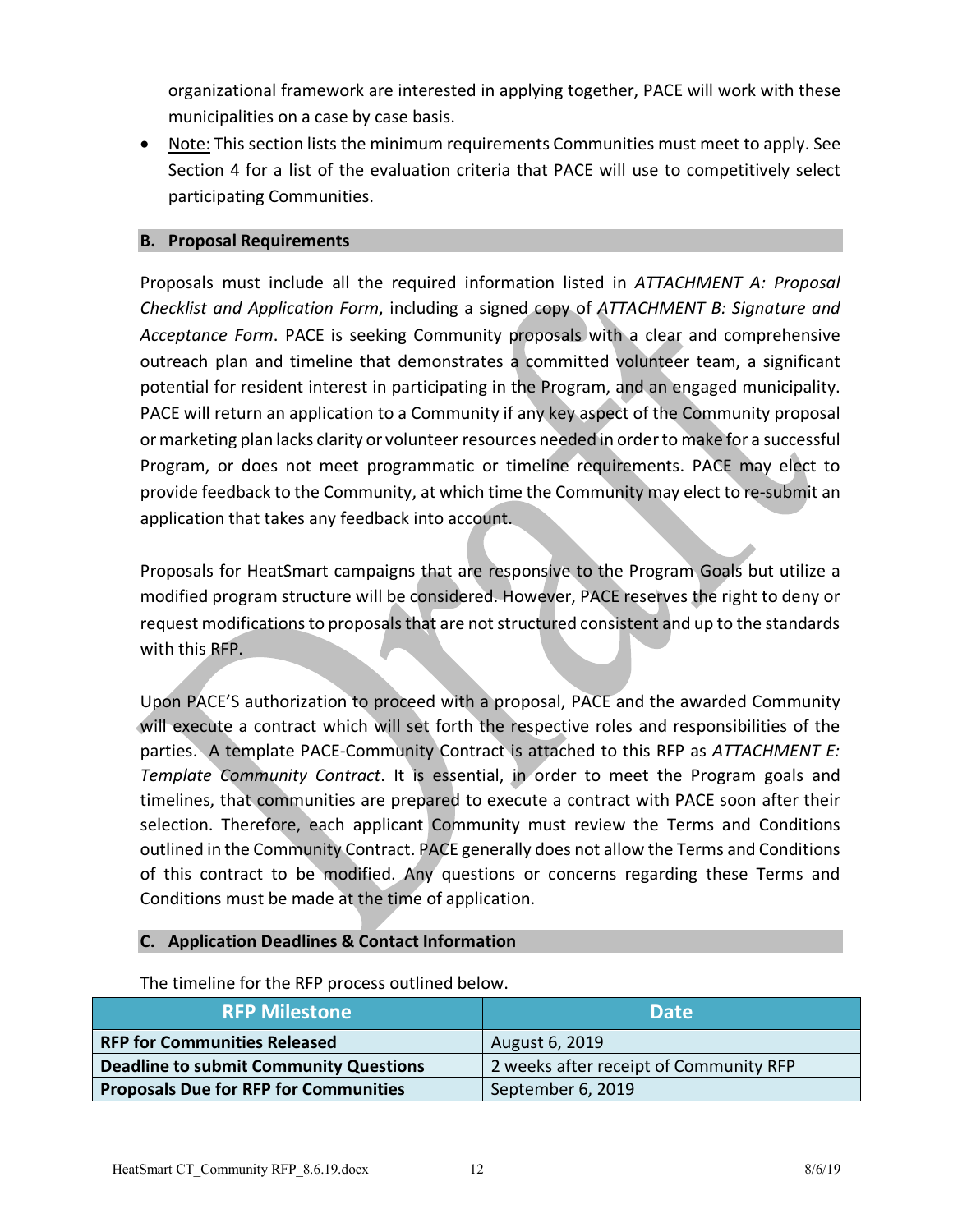Please submit all questions to heatsmartct@gmail.com no later than midnight on August 20, 2019. "HeatSmart CT RFP – Community Question" should appear in the email subject line. Responses to submitted questions, and other frequently asked questions, will be provided by August 23.

Responses to this RFP must be received by PACE by midnight on September 6, 2019. Only complete, timely responses will be considered. Responses to this RFP must be submitted electronically to heatsmartct@gmail.com. "HeatSmart CT RFP - Community Proposal" should appear in the email subject line.

### **4. Evaluation Criteria**

Proposals will be evaluated on the criteria below:

- **Overall quality and completeness**:
	- o Overall quality of proposal; well-thought-out proposal components.
- **Team**:
	- o Degree of team's outreach experience, breakout of volunteer roles, demonstration of volunteer team capacity to drive the Program and the breadth of partnerships identified in proposal.
	- o Additional consideration will be given to communities that have:
		- an Energy or Sustainability Committee, Task Force or Commission that has been meeting regularly for at least one year prior to the release of this RFP;
		- direct experience with the Solarize CT and/or Clean Energy Communities Program; or have municipal experience with the installation of clean heating and cooling technologies.
- **Marketing plan and budget:** 
	- o Overall quality, scope, and creativity of marketing plan and use of grant budget. Plan should incorporate applicable lessons from *ATTACHMENT F: HeatSmart CT Kick-Off Best Practices Guide*.
	- o Additional consideration will be given to communities that can provide innovative and effective marketing and educational outreach plans and those who plan to create a HeatSmart Facebook page or leverage an existing Facebook page or other social media forum.
- **Suitability of building stock:**
	- o Proportion and total number of households with high cost heating fuels (electric, oil, and propane) located in the Community. Communities can access an estimate the number of households heating with electricity, oil, and propane from the U.S. Census Bureau. PACE will give preference to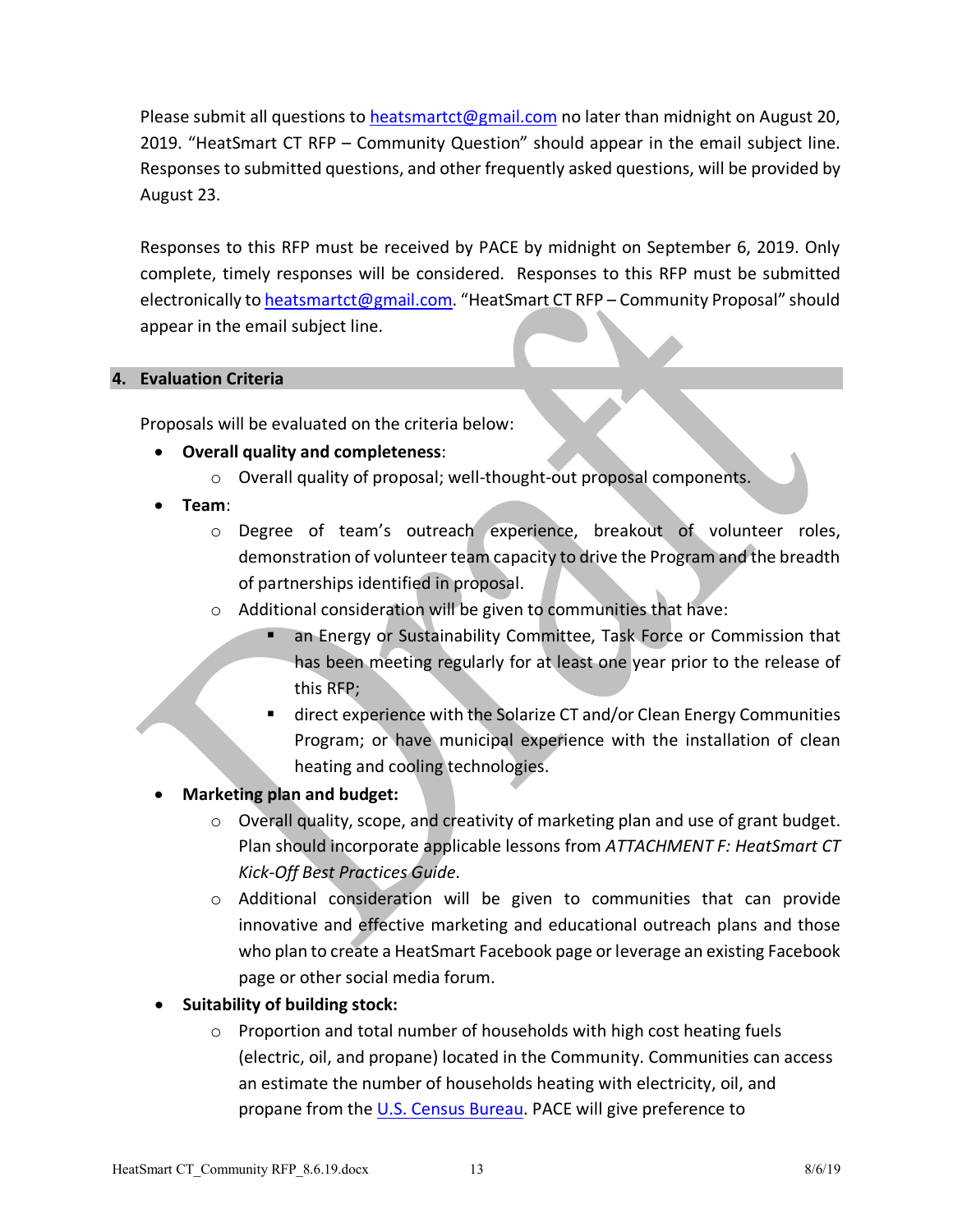Communities that are under a moratorium for the expansion of new natural gas service.

- **Geographic diversity:** PACE will aim to select Communities from different regions of the state, while balancing other evaluation criteria.
- **Additional resources:** The extent to which additional resources (both financial and otherwise) are identified and potentially committed to the Program.
- **Promote energy access:** 
	- o Proposals from municipalities engaging in specific outreach to residents that meet the EnergizeCT income eligibility requirements (as defined on the EnergizeCT website here) will be given additional consideration;
	- $\circ$  Proposals from municipalities that have proposed a promising plan to increase adoption within other under-represented sectors, such as within rental housing.
- **Permitting**: Degree to which Community can outline the permitting process for clean heating and cooling projects and identify any process or cost streamlining efforts.
- **Proposed methodology**: Ability of proposal to drive resident awareness and interest in the Program, sign-ups for site assessment, and Community adoption of clean heating and cooling projects. If a modified campaign structure is proposed, the expected benefits of the modified campaign structure will be weighed against a traditional campaign structure.
- **Group proposal (if applicable)**: Demonstrate the advantages to responding to the RFP as a group rather than individual Communities.
- **Installer research**: Demonstrate that the Community has researched the installer base in their region for the technology/ies that they intend to install. However, the Community volunteers must not show any preference. (See Section C. Roles and Responsibilities for details.)

## **5. General Request for Response Conditions**

## **A. Notice of Public Disclosure**

Inasmuch as PACE is acting as a public entity, it may be subject to Connecticut Freedom of Information requests (as codified in Connecticut Gen.Stat.§1-200 et seqat.) Thus, any documentary material, data, or other information received by PACE from an applicant may be a public record subject to disclosure. Applicants shall not send PACE any confidential or sensitive information in response to this RFP.

## **B. Disclaimer & Waiver Authority**

This RFP does not commit PACE to award any funds, pay any costs incurred in preparing an application, or procure or contract for services or supplies. PACE reserves the right to accept